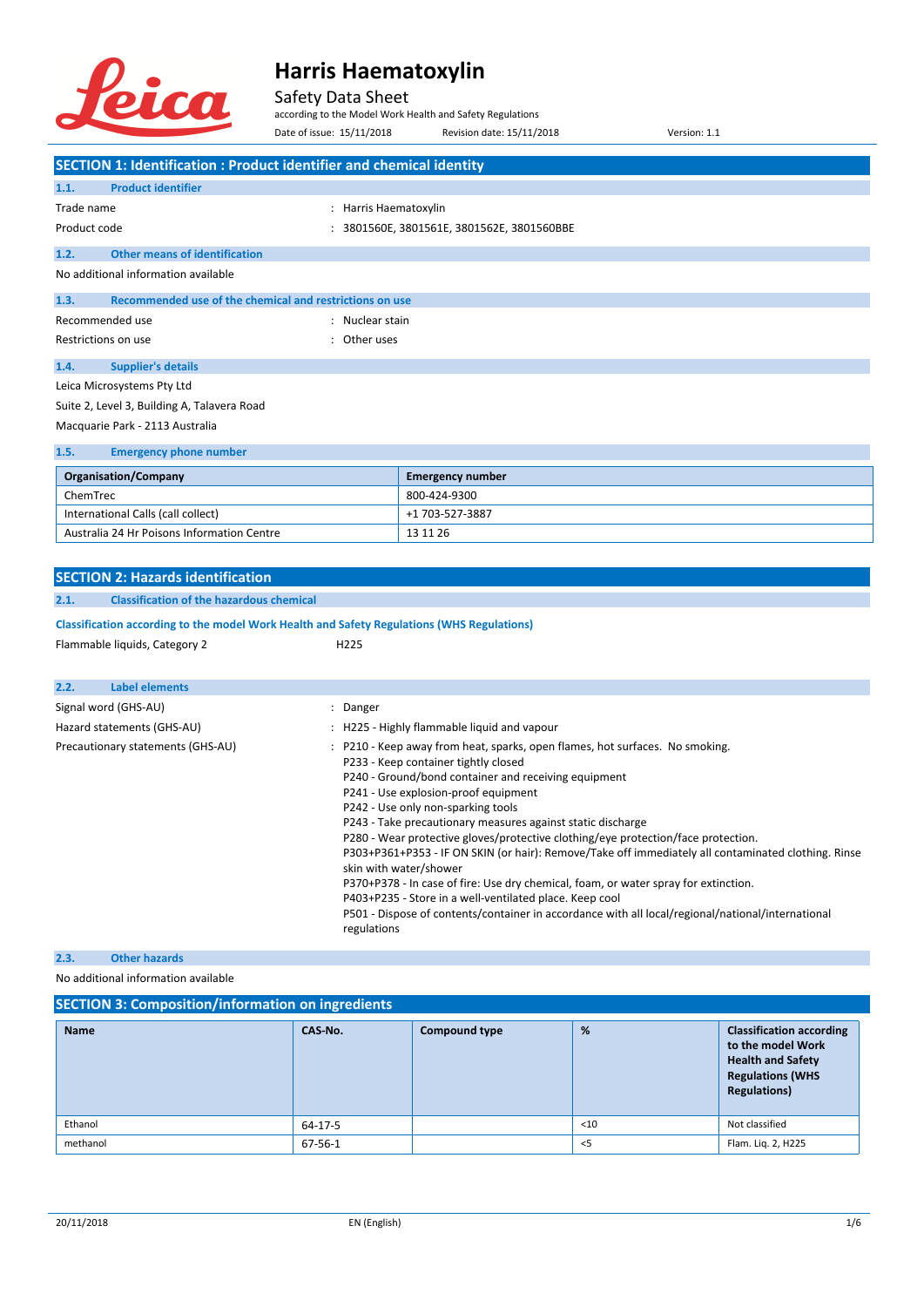### Safety Data Sheet

according to the Model Work Health and Safety Regulations

|                    | <b>SECTION 4: First aid measures</b>                                                            |                                                                                                                                                                                                                                                                                                                                                                          |
|--------------------|-------------------------------------------------------------------------------------------------|--------------------------------------------------------------------------------------------------------------------------------------------------------------------------------------------------------------------------------------------------------------------------------------------------------------------------------------------------------------------------|
| 4.1.               | <b>Description of first aid measures</b>                                                        |                                                                                                                                                                                                                                                                                                                                                                          |
|                    | First-aid measures general                                                                      | : IF exposed or concerned: Get medical advice/attention.                                                                                                                                                                                                                                                                                                                 |
|                    | First-aid measures after inhalation                                                             | Remove person to fresh air and keep comfortable for breathing.                                                                                                                                                                                                                                                                                                           |
|                    | First-aid measures after skin contact                                                           | Rinse skin with water/shower. Remove/Take off immediately all contaminated clothing.                                                                                                                                                                                                                                                                                     |
|                    | First-aid measures after eye contact                                                            | Rinse eyes with water as a precaution.                                                                                                                                                                                                                                                                                                                                   |
|                    | First-aid measures after ingestion                                                              | Call a poison center or a doctor if you feel unwell.                                                                                                                                                                                                                                                                                                                     |
| 4.2.               | <b>Symptoms caused by exposure</b>                                                              |                                                                                                                                                                                                                                                                                                                                                                          |
|                    | No additional information available                                                             |                                                                                                                                                                                                                                                                                                                                                                          |
| 4.3.               | Indication of any immediate medical attention and special treatment needed                      |                                                                                                                                                                                                                                                                                                                                                                          |
|                    | Other medical advice or treatment                                                               | : Treat symptomatically.                                                                                                                                                                                                                                                                                                                                                 |
|                    |                                                                                                 |                                                                                                                                                                                                                                                                                                                                                                          |
|                    | <b>SECTION 5: Firefighting measures</b>                                                         |                                                                                                                                                                                                                                                                                                                                                                          |
| 5.1.               | <b>Extinguishing media</b>                                                                      |                                                                                                                                                                                                                                                                                                                                                                          |
|                    | Suitable extinguishing media                                                                    | : Water spray. Dry powder. Foam. Carbon dioxide.                                                                                                                                                                                                                                                                                                                         |
| 5.2.               | Special hazards arising from the substance or mixture                                           |                                                                                                                                                                                                                                                                                                                                                                          |
| Fire hazard        |                                                                                                 | : No data available on direct fire hazard.                                                                                                                                                                                                                                                                                                                               |
| 5.3.               | Special protective equipment and precautions for fire-fighters                                  |                                                                                                                                                                                                                                                                                                                                                                          |
|                    | Protection during firefighting                                                                  | : Do not attempt to take action without suitable protective equipment. Self-contained breathing<br>apparatus. Complete protective clothing.                                                                                                                                                                                                                              |
|                    | <b>SECTION 6: Accidental release measures</b>                                                   |                                                                                                                                                                                                                                                                                                                                                                          |
| 6.1.               | Personal precautions, protective equipment and emergency procedures                             |                                                                                                                                                                                                                                                                                                                                                                          |
| 6.1.1.             | For non-emergency personnel                                                                     |                                                                                                                                                                                                                                                                                                                                                                          |
|                    | <b>Emergency procedures</b>                                                                     | : Ventilate spillage area. Only qualified personnel equipped with suitable protective equipment may<br>intervene.                                                                                                                                                                                                                                                        |
| 6.1.2.             | For emergency responders                                                                        |                                                                                                                                                                                                                                                                                                                                                                          |
|                    | Protective equipment                                                                            | Do not attempt to take action without suitable protective equipment. For further information refer to<br>section 8: "Exposure controls/personal protection".                                                                                                                                                                                                             |
| 6.2.               | <b>Environmental precautions</b>                                                                |                                                                                                                                                                                                                                                                                                                                                                          |
|                    | Avoid release to the environment. Notify authorities if product enters sewers or public waters. |                                                                                                                                                                                                                                                                                                                                                                          |
| 6.3.               | Methods and material for containment and cleaning up                                            |                                                                                                                                                                                                                                                                                                                                                                          |
|                    | Methods for cleaning up                                                                         | : Take up liquid spill into absorbent material. Notify authorities if product enters sewers or public waters.                                                                                                                                                                                                                                                            |
|                    |                                                                                                 | SECTION 7: Handling and storage, including how the chemical may be safely used                                                                                                                                                                                                                                                                                           |
| 7.1.               | <b>Precautions for safe handling</b>                                                            |                                                                                                                                                                                                                                                                                                                                                                          |
|                    | Precautions for safe handling                                                                   | : Ensure good ventilation of the work station. Wear personal protective equipment. Obtain special<br>instructions before use. Do not handle until all safety precautions have been read and understood. Take<br>all necessary technical measures to avoid or minimize the release of the product on the workplace.<br>Provide local exhaust or general room ventilation. |
| Hygiene measures   |                                                                                                 | Do not eat, drink or smoke when using this product. Always wash hands after handling the product.                                                                                                                                                                                                                                                                        |
| 7.2.               | Conditions for safe storage, including any incompatibilities                                    |                                                                                                                                                                                                                                                                                                                                                                          |
|                    | <b>Technical measures</b>                                                                       | : Ground/bond container and receiving equipment.                                                                                                                                                                                                                                                                                                                         |
| Storage conditions |                                                                                                 | : Store in a well-ventilated place. Keep cool. Keep container tightly closed. Store locked up.                                                                                                                                                                                                                                                                           |
|                    | <b>SECTION 8: Exposure controls/personal protection</b>                                         |                                                                                                                                                                                                                                                                                                                                                                          |
| 8.1.               | <b>Control parameters - exposure standards</b>                                                  |                                                                                                                                                                                                                                                                                                                                                                          |
|                    | Ethanol (64-17-5)                                                                               |                                                                                                                                                                                                                                                                                                                                                                          |

| .           |                  |                                                         |
|-------------|------------------|---------------------------------------------------------|
| USA - ACGIH | ACGIH STEL (ppm) | 1000 ppm (Ethanol; USA; Short time value; TLV - Adopted |
|             |                  | Value,                                                  |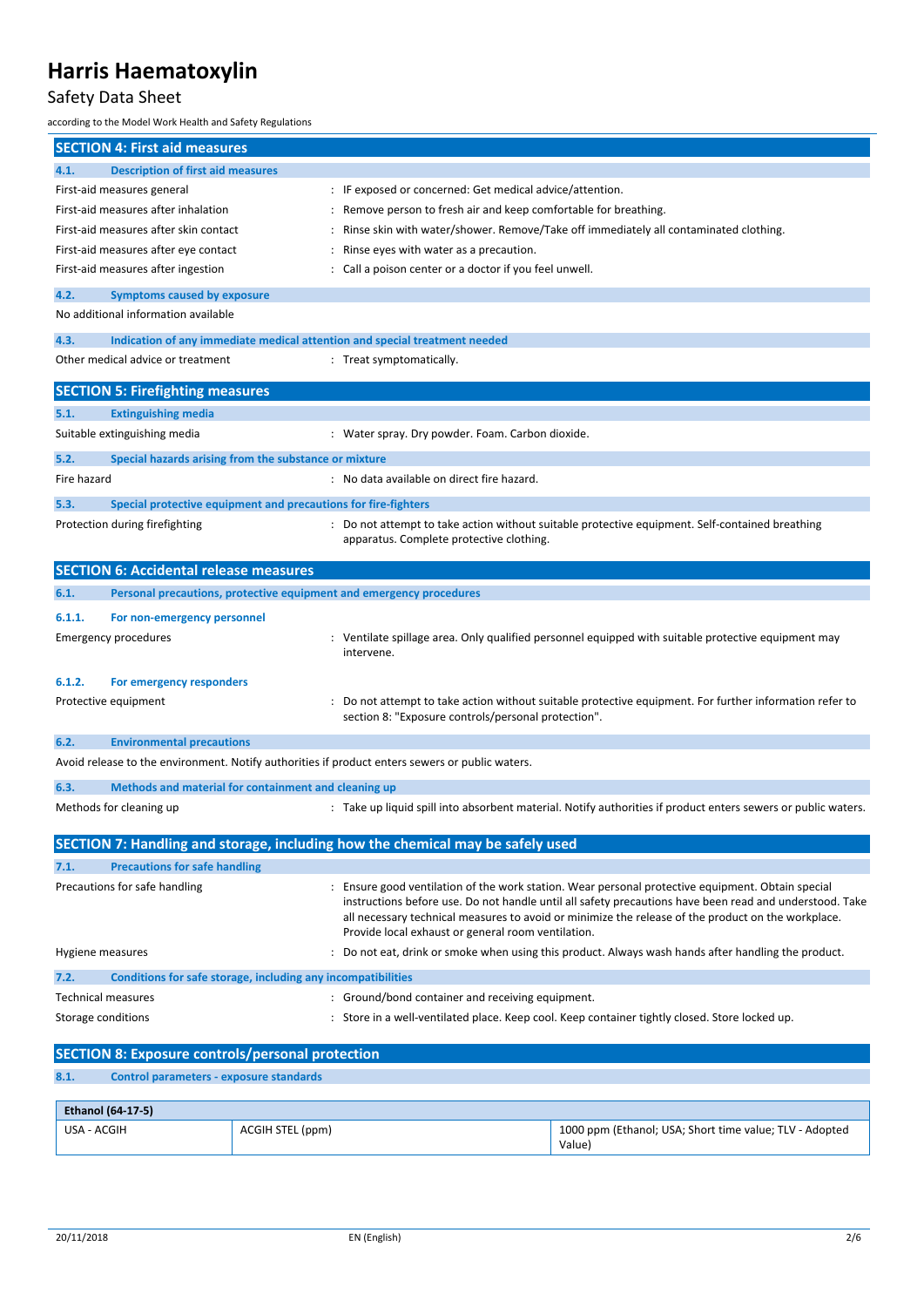## Safety Data Sheet

according to the Model Work Health and Safety Regulations

| methanol (67-56-1) |                  |                                                                                           |
|--------------------|------------------|-------------------------------------------------------------------------------------------|
| USA - ACGIH        | ACGIH TWA (ppm)  | 200 ppm (Methanol; USA; Time-weighted average exposure<br>limit 8 h; TLV - Adopted Value) |
| USA - ACGIH        | ACGIH STEL (ppm) | 250 ppm (Methanol; USA; Short time value; TLV - Adopted<br>Value)                         |

**8.2. Monitoring**

No additional information available

| 8.3.                             | Appropriate engineering controls     |   |                                              |
|----------------------------------|--------------------------------------|---|----------------------------------------------|
| Appropriate engineering controls |                                      |   | Ensure good ventilation of the work station. |
| 8.4.                             | <b>Personal protective equipment</b> |   |                                              |
| Hand protection                  |                                      | ٠ | Protective gloves                            |
| Eye protection                   |                                      |   | Safety glasses                               |
|                                  | Skin and body protection             |   | Wear suitable protective clothing            |
| Respiratory protection           |                                      | ٠ | Wear respiratory protection                  |
| Environmental exposure controls  |                                      |   | Avoid release to the environment.            |

| <b>SECTION 9: Physical and chemical properties</b> |                                           |  |  |
|----------------------------------------------------|-------------------------------------------|--|--|
| Physical state                                     | : Liquid                                  |  |  |
| Colour                                             | Purple                                    |  |  |
| Odour                                              | : Alcohol odour                           |  |  |
| Odour threshold                                    | : No data available                       |  |  |
| pH                                                 | No data available                         |  |  |
| Relative evaporation rate (butylacetate=1)         | No data available<br>$\cdot$              |  |  |
| Melting point                                      | Not applicable                            |  |  |
| <b>Boiling point</b>                               | : No data available                       |  |  |
| Flash point                                        | No data available<br>$\ddot{\phantom{a}}$ |  |  |
| Auto-ignition temperature                          | No data available<br>÷                    |  |  |
| Flammability (solid, gas)                          | : No data available                       |  |  |
| Vapour pressure                                    | : No data available                       |  |  |
| Relative density                                   | No data available<br>$\ddot{\cdot}$       |  |  |
| Density                                            | : 1.5                                     |  |  |
| Solubility                                         | No data available<br>÷                    |  |  |
| Log Pow                                            | No data available<br>٠                    |  |  |
| Viscosity                                          | No data available<br>$\ddot{\phantom{a}}$ |  |  |
| <b>Explosive properties</b>                        | No data available                         |  |  |
| <b>Explosive limits</b>                            | No data available<br>۰                    |  |  |
| Minimum ignition energy                            | : No data available                       |  |  |
| Fat solubility                                     | No data available<br>÷                    |  |  |

| <b>SECTION 10: Stability and reactivity</b> |                                                                                                           |
|---------------------------------------------|-----------------------------------------------------------------------------------------------------------|
| Chemical stability                          | Stable under normal conditions.                                                                           |
| Possibility of hazardous reactions          | : No dangerous reactions known under normal conditions of use.                                            |
| Conditions to avoid                         | Avoid contact with hot surfaces. Heat. No flames, no sparks. Eliminate all sources of ignition.           |
| Hazardous decomposition products            | : Under normal conditions of storage and use, hazardous decomposition products should not be<br>produced. |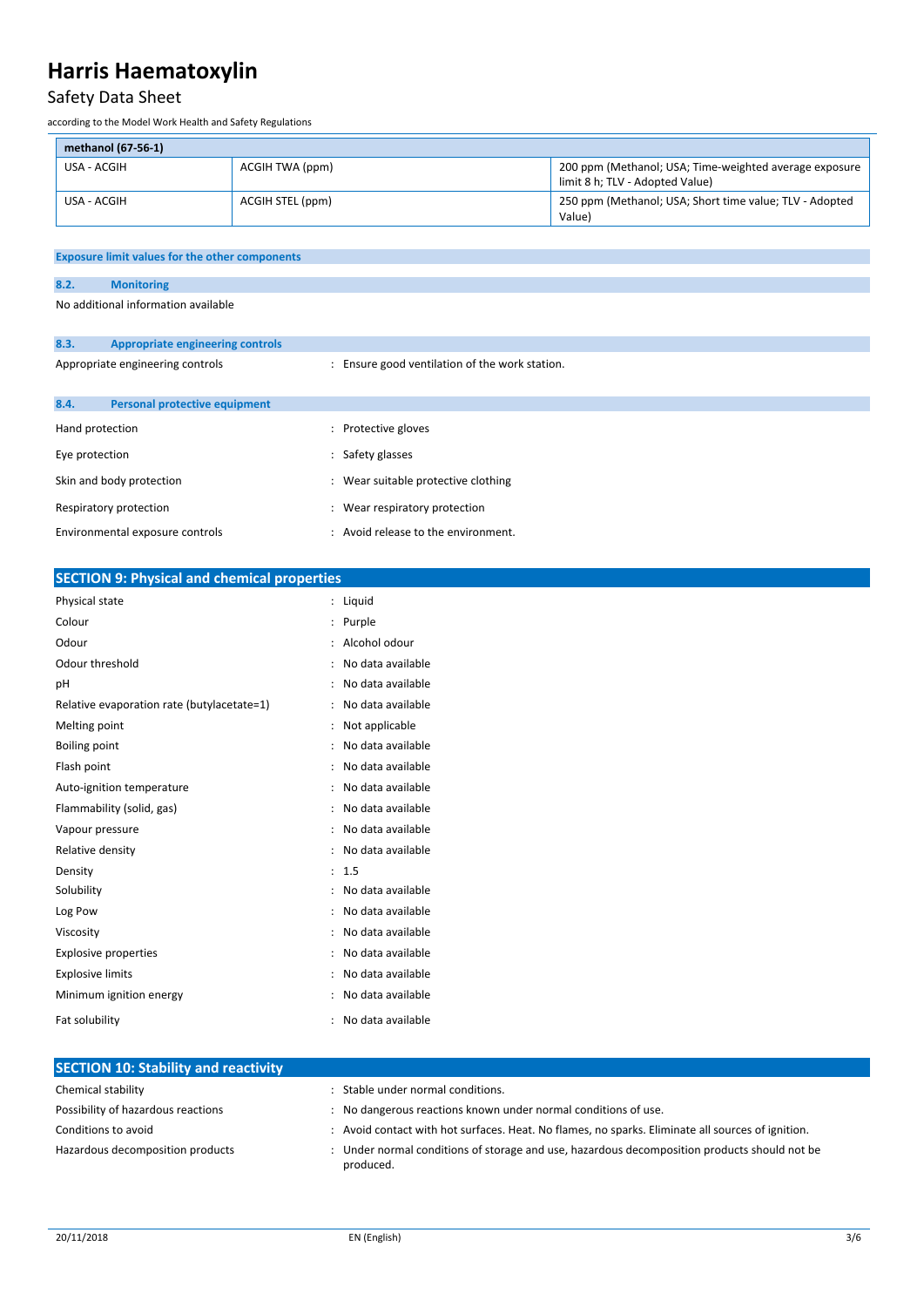### Safety Data Sheet

according to the Model Work Health and Safety Regulations

LD50 dermal rabbit 15800 mg/kg (Rabbit; Literature study) LC50 inhalation rat (mg/l) and the study of the SS mg/l/4h (Rat; Literature study)

| <b>SECTION 11: Toxicological information</b> |                                                                                                        |
|----------------------------------------------|--------------------------------------------------------------------------------------------------------|
| Acute toxicity (oral)                        | Not classified                                                                                         |
| Acute toxicity (dermal)                      | Not classified                                                                                         |
| Acute toxicity (inhalation)                  | Not classified<br>$\bullet$                                                                            |
|                                              |                                                                                                        |
| <b>Ethanol (64-17-5)</b>                     |                                                                                                        |
| LD50 oral rat                                | 10740 mg/kg bodyweight (Rat; OECD 401: Acute Oral Toxicity; Experimental value)                        |
| LD50 dermal rabbit                           | > 16000 mg/kg (Rabbit; Literature study)                                                               |
| methanol (67-56-1)                           |                                                                                                        |
| LD50 oral rat                                | >5000 mg/kg (Rat; BASF test; Literature study; 1187-2769 mg/kg bodyweight; Rat; Weight of<br>evidence) |

| LC50 inhalation rat (ppm)         |     | 64000 ppm/4h (Rat; Literature study) |
|-----------------------------------|-----|--------------------------------------|
| Skin corrosion/irritation         |     | : Not classified                     |
| Serious eye damage/irritation     |     | : Not classified                     |
| Respiratory or skin sensitisation |     | : Not classified                     |
| Germ cell mutagenicity            |     | : Not classified                     |
| Carcinogenicity                   |     | : Not classified                     |
|                                   |     |                                      |
| Reproductive toxicity             |     | : Not classified                     |
| STOT-single exposure              |     | : Not classified                     |
| STOT-repeated exposure            |     | : Not classified                     |
| Aspiration hazard                 |     | : Not classified                     |
| <b>Harris Haematoxylin</b>        |     |                                      |
| Density                           | 1.5 |                                      |

#### **SECTION 12: Ecological information**

According to the National Code of Practice for the Preparation of Material Safety Data Sheets, Environmental classification information is not mandatory. Information relevant for GHS classification is available on request

| 12.1.             | <b>Ecotoxicity</b>       |                                                                                                                          |
|-------------------|--------------------------|--------------------------------------------------------------------------------------------------------------------------|
| Ecology - general |                          | The product is not considered harmful to aguatic organisms nor to cause long-term adverse effects in<br>the environment. |
|                   | Acute aguatic toxicity   | Not classified                                                                                                           |
|                   | Chronic aquatic toxicity | Not classified                                                                                                           |

| <b>Persistence and degradability</b><br>12.2. |                                                                                   |  |
|-----------------------------------------------|-----------------------------------------------------------------------------------|--|
| Ethanol (64-17-5)                             |                                                                                   |  |
| Persistence and degradability                 | Readily biodegradable in water. Biodegradable in the soil. Highly mobile in soil. |  |
| Biochemical oxygen demand (BOD)               | $0.8 - 0.967$ g $O2/g$ substance                                                  |  |
| Chemical oxygen demand (COD)                  | 1.7 $g O2/g$ substance                                                            |  |
| ThOD                                          | 2.1 $g O2/g$ substance                                                            |  |
| BOD (% of ThOD)                               | 0.43                                                                              |  |
| methanol (67-56-1)                            |                                                                                   |  |
| Persistence and degradability                 | Readily biodegradable in water. Biodegradable in the soil. Highly mobile in soil. |  |
| Biochemical oxygen demand (BOD)               | $0.6 - 1.12$ g O <sub>2</sub> /g substance                                        |  |
| Chemical oxygen demand (COD)                  | 1.42 g $O_2/g$ substance                                                          |  |
| ThOD                                          | 1.5 g $O_2/g$ substance                                                           |  |
| BOD (% of ThOD)                               | 0.8 (Literature study)                                                            |  |
| <b>Bioaccumulative potential</b><br>12.3.     |                                                                                   |  |
| <b>Ethanol (64-17-5)</b>                      |                                                                                   |  |
| BCF fish 1                                    | See section 12.1 on ecotoxicology                                                 |  |
| Log Pow                                       | See section 12.1 on ecotoxicology                                                 |  |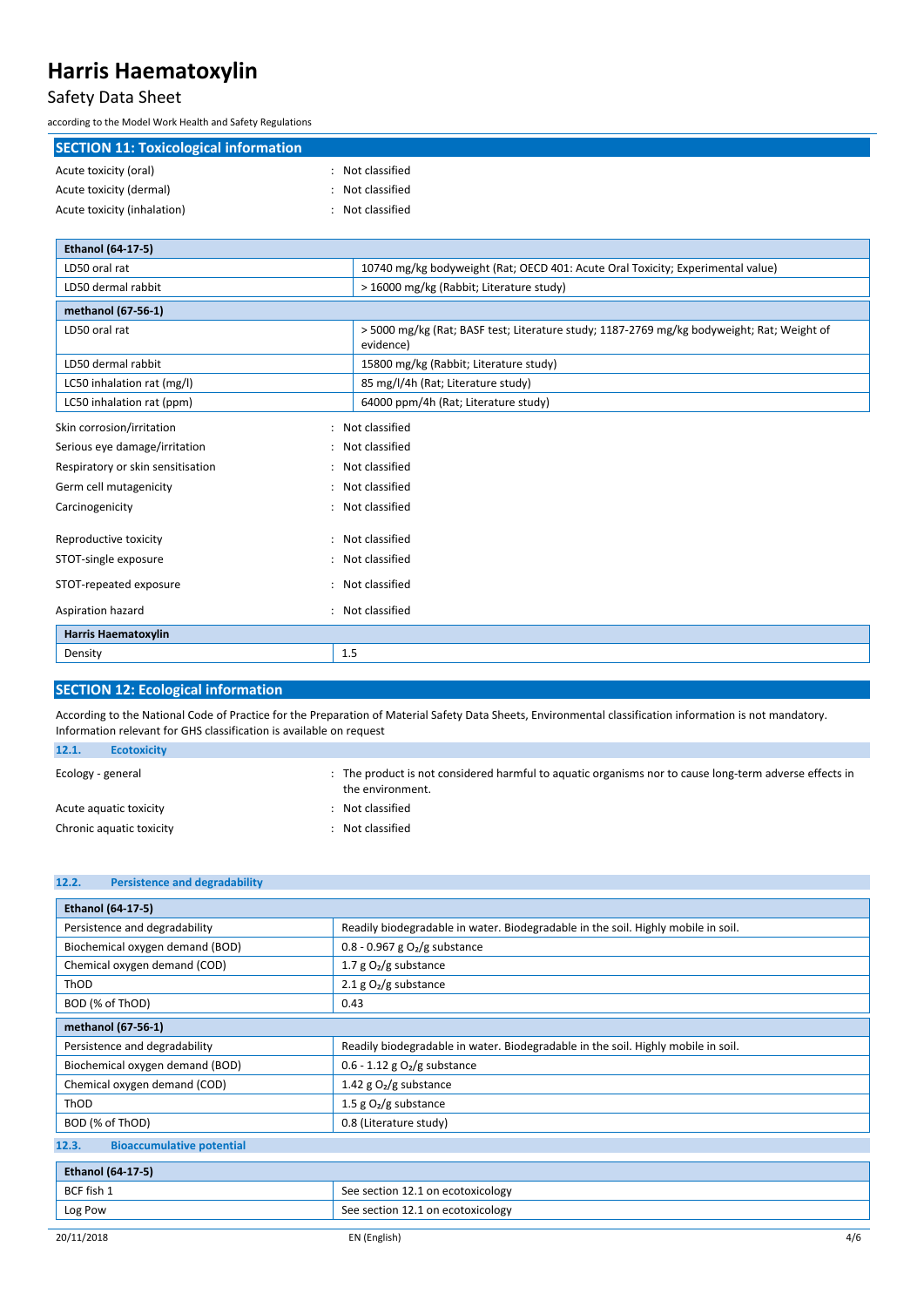### Safety Data Sheet

according to the Model Work Health and Safety Regulations

| Ethanol (64-17-5)                     |                                                  |  |
|---------------------------------------|--------------------------------------------------|--|
| Log Koc                               | See section 12.1 on ecotoxicology                |  |
| Bioaccumulative potential             | Low potential for bioaccumulation (Log Kow < 4). |  |
| methanol (67-56-1)                    |                                                  |  |
| BCF fish 1                            | See section 12.1 on ecotoxicology                |  |
| Log Pow                               | See section 12.1 on ecotoxicology                |  |
| Log Koc                               | See section 12.1 on ecotoxicology                |  |
| Bioaccumulative potential             | Low potential for bioaccumulation (BCF < 500).   |  |
| 42.8<br><b>INVESTIGATION AND REAL</b> |                                                  |  |

| 12.4. | <b>Mobility in soil</b> |  |
|-------|-------------------------|--|
|       |                         |  |

| <b>Ethanol (64-17-5)</b>              |                                     |  |
|---------------------------------------|-------------------------------------|--|
| Surface tension                       | $0.022$ N/m (20 °C)                 |  |
| Log Pow                               | See section 12.1 on ecotoxicology   |  |
| Log Koc                               | See section 12.1 on ecotoxicology   |  |
| methanol (67-56-1)                    |                                     |  |
| Surface tension                       | $0.023$ N/m (20 °C)                 |  |
| Log Pow                               | See section 12.1 on ecotoxicology   |  |
| Log Koc                               | See section 12.1 on ecotoxicology   |  |
| <b>Other adverse effects</b><br>12.5. |                                     |  |
| Ozone                                 | Not classified                      |  |
| Other adverse effects                 | No additional information available |  |

|                         | <b>SECTION 13: Disposal considerations</b> |                |                                                                                               |     |
|-------------------------|--------------------------------------------|----------------|-----------------------------------------------------------------------------------------------|-----|
|                         | Waste treatment methods                    |                | : Dispose of contents/container in accordance with licensed collector's sorting instructions. |     |
|                         | <b>SECTION 14: Transport information</b>   |                |                                                                                               |     |
| 14.1.                   | <b>UN number</b>                           |                |                                                                                               |     |
|                         | Not regulated for transport                |                |                                                                                               |     |
| 14.2.                   | <b>Proper Shipping Name - Addition</b>     |                |                                                                                               |     |
| Not applicable          |                                            |                |                                                                                               |     |
| 14.3.                   | <b>Transport hazard class(es)</b>          |                |                                                                                               |     |
| <b>IMDG</b>             |                                            |                |                                                                                               |     |
|                         | Transport hazard class(es) (IMDG)          |                | : Not applicable                                                                              |     |
| <b>IATA</b>             |                                            |                |                                                                                               |     |
|                         | Transport hazard class(es) (IATA)          |                | : Not applicable                                                                              |     |
| 14.4.                   | <b>Packing group</b>                       |                |                                                                                               |     |
|                         | Packing group (IMDG)                       | ÷              | Not applicable                                                                                |     |
|                         | Packing group (IATA)                       |                | : Not applicable                                                                              |     |
| 14.5.                   | <b>Environmental hazards</b>               |                |                                                                                               |     |
| Marine pollutant        |                                            |                | : No                                                                                          |     |
| 14.6.                   | <b>Special precautions for user</b>        |                |                                                                                               |     |
|                         | Specific storage requirement               |                | : No data available                                                                           |     |
| Shock sensitivity       |                                            |                | : No data available                                                                           |     |
| 14.7.                   | <b>Additional information</b>              |                |                                                                                               |     |
|                         | Other information                          | $\ddot{\cdot}$ | No supplementary information available                                                        |     |
|                         | <b>Transport by road and rail</b>          |                |                                                                                               |     |
| Not applicable          |                                            |                |                                                                                               |     |
| <b>Transport by sea</b> |                                            |                |                                                                                               |     |
| Not applicable          |                                            |                |                                                                                               |     |
| 20/11/2018              |                                            |                | EN (English)                                                                                  | 5/6 |